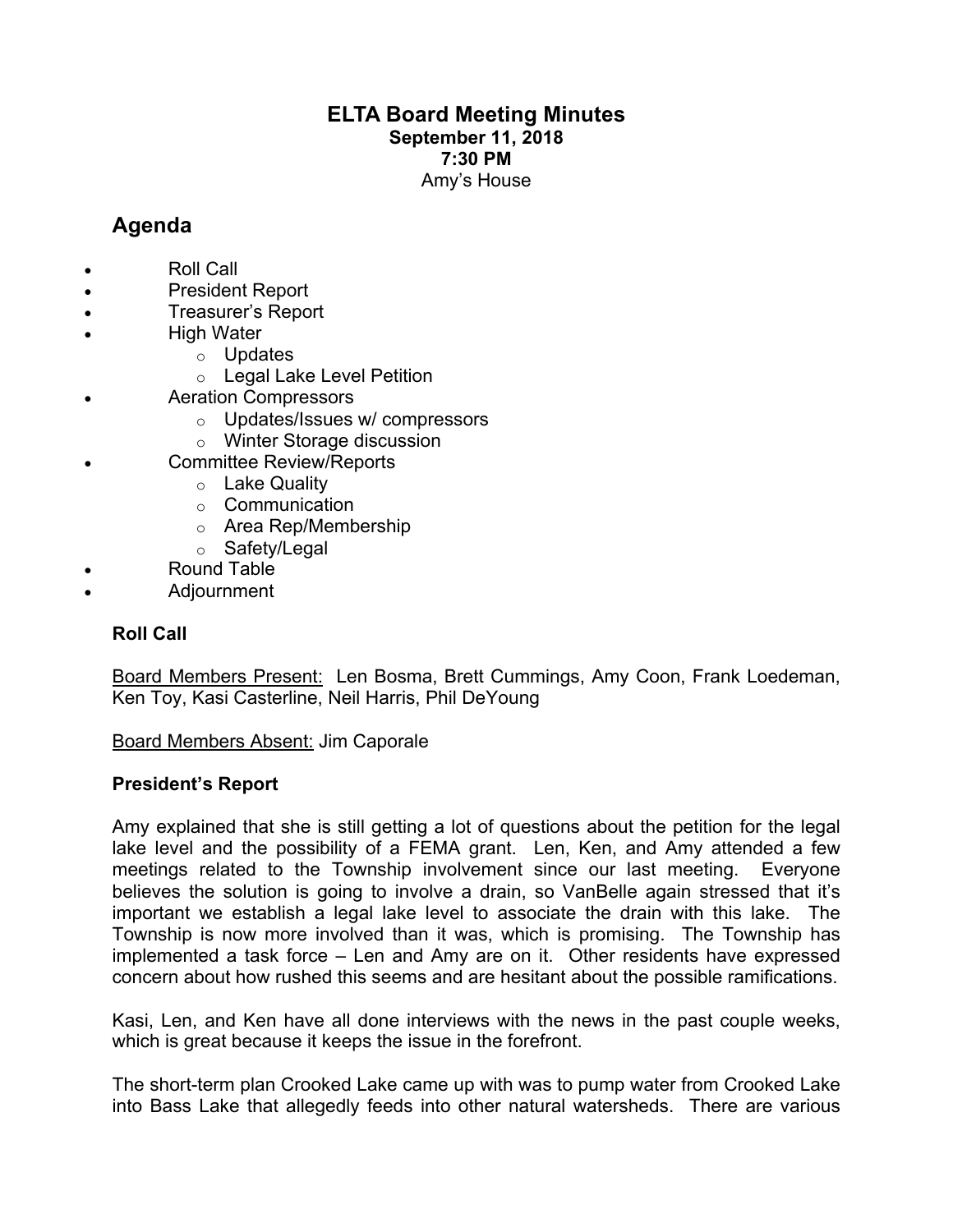approvals and procedures they will need to obtain before we know if this is a viable option or not. Presently, we don't have any further information on the status of this plan. If their plan proves successful, they have said they may be willing to allow Eagle to pump into Crooked. Some people remain skeptical about the plan.

A few lake residents have expressed concern about getting a FEMA grant and then possibly being declared a flood zone, requiring very expensive flood insurance going forward. Another wide-spread concern was the ability for the drain commissioner to continually assess for improvements and maintenance once a legal lake level is established. In other words, there would be virtually no check on their power to assess once the level is established.

### **Treasurer's Report**

Jim was not present so we skipped the Treasurer's Report this month.

### **High Water**

There was discussion on whether we should collect petitions and hold them until the hydrologist report is complete due to the concerns raised about the legal lake level. We discussed potential problems with the board exercising control over the petitions and being the decision makers on if/when to submit the petitions.

There were discussions about looking into FEMA flood plains and re-zoning or reclassification.

We discussed the Township survey on damages and the fact that the Township wanted everyone to claim everything they could because FEMA will evaluate it in their cost/benefit analysis. There are people around the lake that are hesitant to fill out the survey. It is unclear at this time what percentage of residents will send in the Township survey.

The board discussed what would happen if Eagle Lake did nothing and waited to see what transpires with Crooked Lake and their legal lake level.

There were questions about our policy for turning our pump on. We currently try to keep the lake level somewhere a little below the ordinary high-water mark (roughly 5" or so), but we don't have a policy set-in-stone. Instead, the past boards thought it prudent to remain flexible to meet the lake needs at any given time.

Amy mentioned that Mattawan is currently being sued by MDOT related to flooding issues, so they have hired a hydrologist to try and get to the bottom of the high-water as well.

There are so many unknowns at this time that many people on the board thought it would be best to start the petition process but give a longer period of time for a deadline and provide the lack of information at this time as the reason for the longer period of time.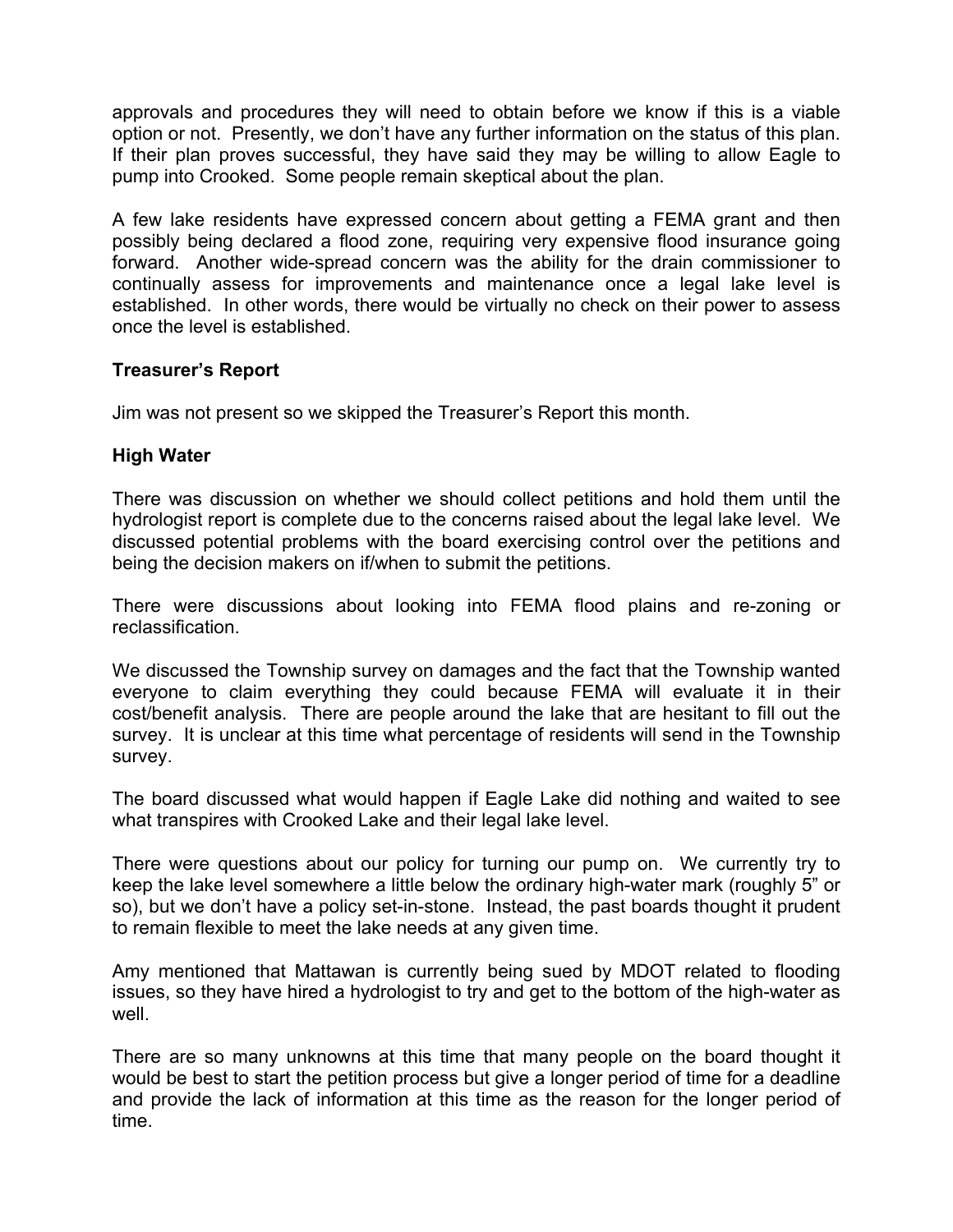We discussed making information available to the residents about the concerns raised and information we are seeking before making a recommendation:

- 1) Results of the hydrologist study (employed by the Township) and all available data;
- 2) Potential for future assessments from drain commissioner with little control;
- 3) FEMA flood plain and possible required insurance (with or without the grant);
- 4) Giving control of our pump to the drain commissioner;
- 5) Possible reasons for the problem as identified by any one of the many hydrologists that are working in the area (Township, Mattawan, attorney rumor?)
- 6) Unknown cost;

Some of the pro's:

- 1) A drain is probably the only realistic way to solve the issue (comprehensive and long-term solution);
- 2) Having a drain will help folks sell their home in the future;
- 3) Certainty of maximum water level;
- 4) Pushing responsibility off on the drain commissioner instead of the lake;

After extensive discussions, the board decided it would be best to send a letter to the residents explaining that the board wants to wait until we have more information before doing a petition push. The letter will explain why we are delaying and stating some of the concerns with the proposals as well as some of the pro's with moving forward. In addition, we will explain what the board has been doing about all of this and all of the joint efforts involved. The expense for the mailing was duly approved.

## **Aeration**

Len and Phil recommended pulling the compressors for the winter due to the potential ice and water damage. There are 5 compressors currently not working (due to water or electrical concerns). PLM will be out tomorrow, and Len is going to ask them to pull those non-working compressors. It's \$100 per unit to pull and store for the winter, so that will be \$1600 for all of them. The caps for the airlines have been ordered and will be placed on the airlines.

We discussed the adequacy of the dog houses and the current size for ventilation and insulation of noise. This may need to be addressed in the future.

There are a few sites where the electrical hookups are likely to be damaged by the ice. At this time it doesn't appear that much could be done to prevent it. Phil and Len have interviewed another electrician and his rates are better than Kerwin's.

# **Meter Reading**

N/A